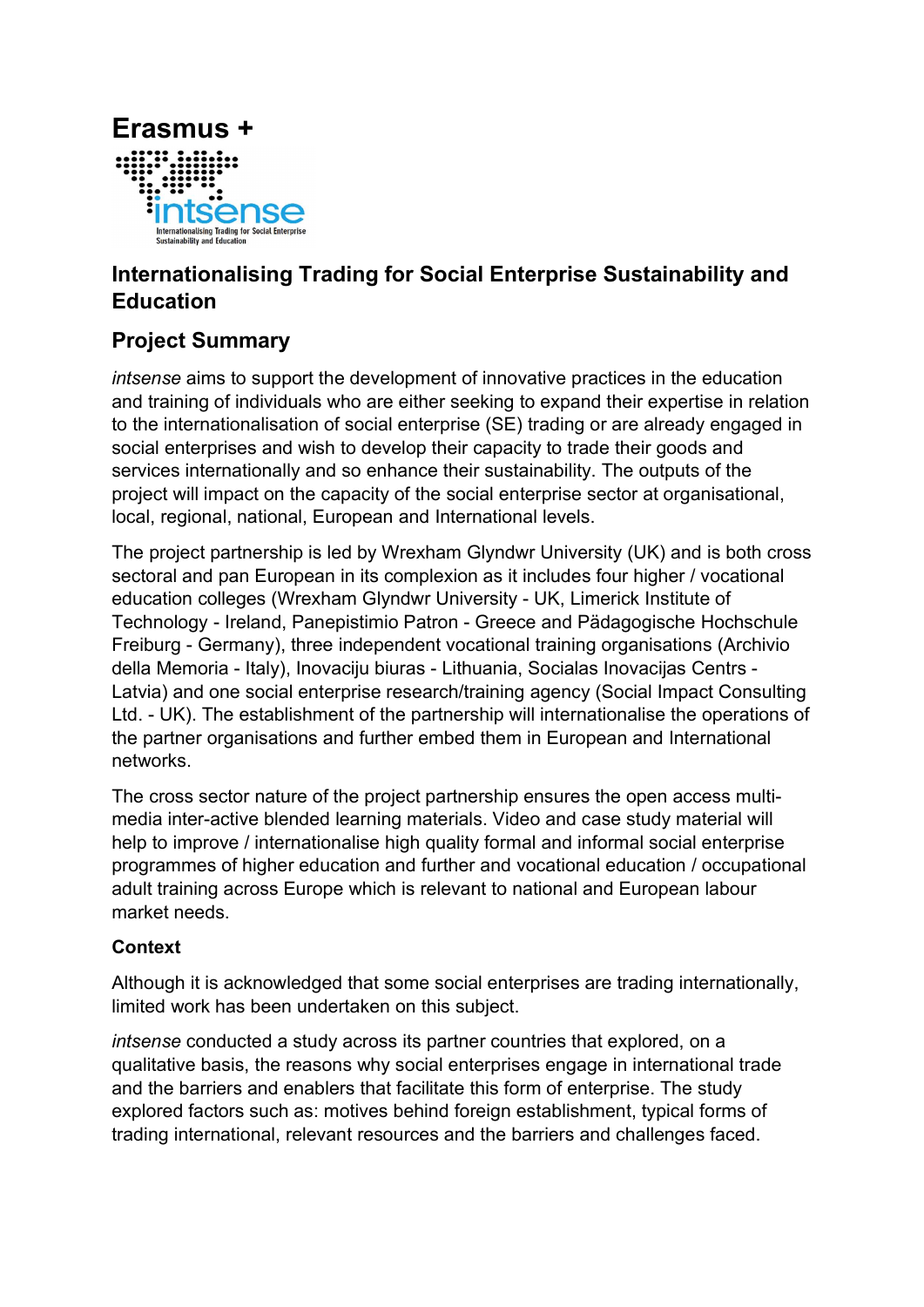### Project Outputs

intsense accordingly developed a number of outputs, namely:

- A framework of factors that act as enablers and barriers to the internationalisation of social enterprise trading of goods and services that reflect differing business models currently in use. This is an entry level framework and acts as a summary to the whole of the project;
- A desk-based research report that maps out and appraises the use of current support mechanisms available in each partner country for social enterprises wanting to internationalise their trading practices;
- Case study materials that act as pilot lights to show exemplars of social enterprise international practices, collected from social entrepreneurs that are already trading their goods and services internationally; and
- Formal and informal educational and training materials relating to the international trading of social enterprise goods and services, their sustainability and support mechanisms available. The materials will comprise an online interactive business canvas, video summaries and written modules, based on the findings of the project that can be adapted to a variety of educational settings.

Thus the target groups for this project are students/learners, teachers, trainers, partners institutions, other educational institutions, research centres, employers and their associations, third sector voluntary bodies and policy-makers, new social entrepreneurs, existing social enterprises & their employees seeking to develop their knowledge and expertise and achieve lifelong learning.

## Organisational Summary

A Total of 54 Social Enterprises (SEs) took part in this ERASMUS+ project; of those 54, 48 were already exporting their goods and services internationally and 6 were considering internationalisation.

| <b>Principal Sector of Activity</b>   | <b>No. of Social Enterprises</b> |
|---------------------------------------|----------------------------------|
| <b>Employment Skills</b>              | 4                                |
| Consultancy                           |                                  |
| <b>Education and Training</b>         | 8                                |
| <b>Business Support</b>               |                                  |
| Arts and Crafts                       | 6                                |
| Health and Well-being                 | 5                                |
| <b>Culture and Tourism</b>            | 6                                |
| Social Care/social support            | 2                                |
| Retail                                | 3                                |
| Sports/Leisure                        |                                  |
| Agriculture, Food and Drink           | 9                                |
| <b>Environment (including Energy)</b> | 2                                |